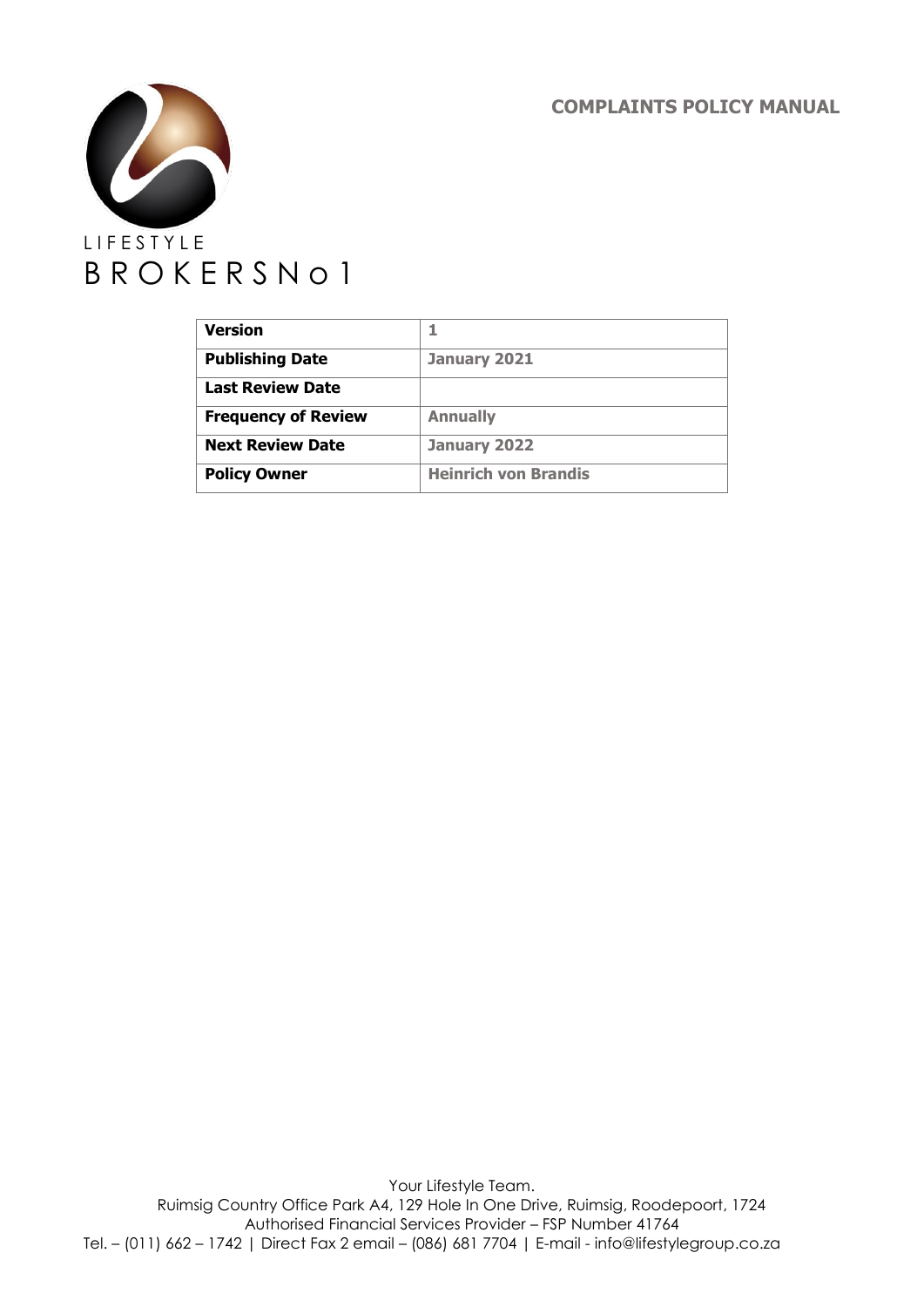### **1. DEFINTIONS**

1.1. Complaint means –

a specific complaint relating to a financial service rendered by an FSP or representative to the Complainant on or after the date of commencement of this Act, and in which complaint it is alleged that the FSP or representative –

- a. has contravened or failed to comply with a provision of this Act and that as a result thereof the complainant has suffered or is likely to suffer financial prejudice or damage;
- b. has wilfully or negligently rendered a financial service to the complainant which has caused prejudice or damage to the complainant or which is likely to result in such prejudice or damage; or
- c. has treated the complainant unfairly.
- 1.2. Complainant means –

A specific client who submits a complaint to the FSP.

## **2. PRINCIPLES OF THE INTERNAL COMPLAINT RESOLUTION SYSTEM**

**LIFESTYLE BROKERS NO. 1** is committed to ensuring the best possible service to all our clients. In the unlikely scenario where we have not fulfilled this commitment to you, our valued client, and there arises a need for you to submit a complaint, as defined in Section 1, we commit to the handle the matter taking due consideration of the following:

2.1. We will always request that you submit your compliant to us in writing, and attach and associated documentation to the complaint. You may submit your complaint to us in any of the following ways:

| <b>Email address:</b>    | info@lifestylegroup.co.za                                           |
|--------------------------|---------------------------------------------------------------------|
| Postal address:          | PO Box 2213, Ruimsig, 1732                                          |
| <b>Physical address:</b> | Ruimsig Country Office Park A4, 129 Hole-in-One Road, Ruimsig, 1724 |

- 2.2. On receiving your complaint, we will acknowledge receipt thereof, and reply with contact details of the person who will managing the process in our offices.
- 2.3. We will further record such receipt of complaint in our Complaints Register. It is our duty to maintain a record of these complaints for a minimum period of five (5) years from date of resolution. **LIFESTYLE BROKERS NO. 1** maintains electronic record of all documents, and in accordance with our back-up procedures, these documents are stored in a manner which is safe from destruction.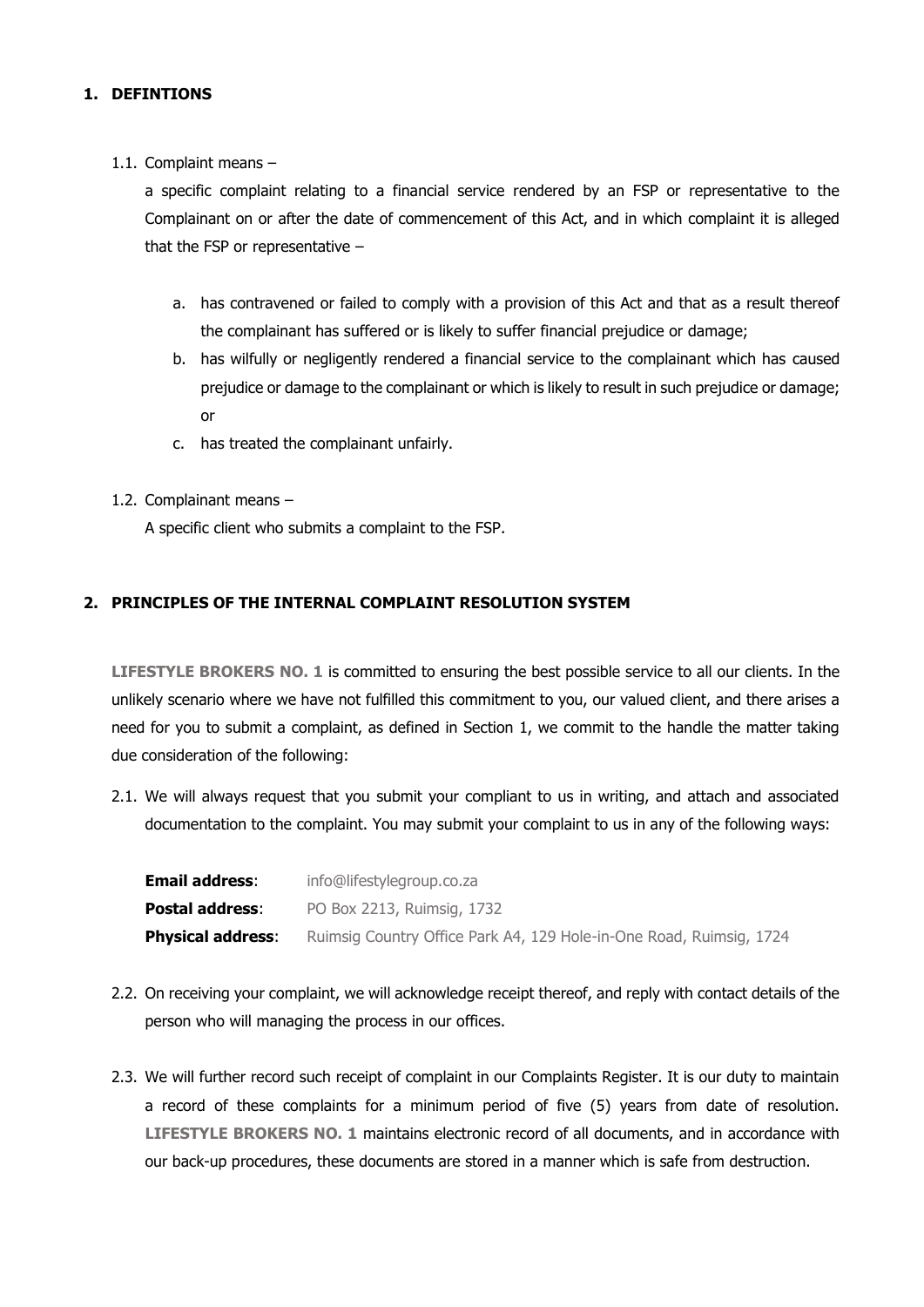- 2.4. We commit to ensuring that your complaint receives proper consideration, is investigated promptly and is handled in a timely and fair manner; furthermore, we have adequate manpower and resources available to fulfil this obligation.
- 2.5. Our Key Individual, **Heinrich von Brandis**, has the knowledge, skill and expertise to manage the complaints process and ensure fair handling of the complaint, as well as complete and thorough investigation into the matter.
- 2.6. Where a complaint is being managed by someone other than the Key Individual, the Key Individual will provide oversight into the process to ensure commitment to the principles outlined in this policy.
- 2.7. We will make use of any resources available to us during the investigation, including documentation you provide to us, records we have on file for you and information that the product supplier has in its possession.
- 2.8. We have ensured that all our staff are trained on the procedure to follow, when handling a complaint, as set out in this policy, which is aligned to the provisions of the FAIS Act, the General Code of Conduct, and the Rules of the Ombuds Office.
- 2.9. As such we have a procedure on how routine complaints are managed as well as escalation through the correct channels for non-routine and serious complaints.
- 2.10. Following the resolution of any complaint received, we further commit to ensuring that the we improve levels of service, and rectify procedures to avoid similar complaints arising.
- 2.11. If for any reason the compliant is not resolved to your satisfaction, within six (6) weeks of your date of submission of the complaint to our offices, we will provide you with alternate avenues that are available to you, in terms of the FAIS Act, as well as any other law.
- 2.12. In such case, you are entitled to refer your complaint to the FAIS Ombud, within six (6) months of the final response and decision made by us, whose contact details are as follows:

| Physical address: | Kasteel Park Office Park, Orange Building, 2nd Floor, 546 Jochemus |
|-------------------|--------------------------------------------------------------------|
|                   | Street, Erasmus Kloof, Pretoria, 0048                              |
| Postal address:   | PO Box 74571, Lynnwood Ridge, 0040                                 |
| Contact number:   | 012 762 5000 / 012 470 9080                                        |
| Fax number:       | 012 348 3447 / 012 470 9097 / 086 764 1422                         |
| Email address:    | info@faisombud.co.za                                               |
| Website:          | www.faisombud.co.za                                                |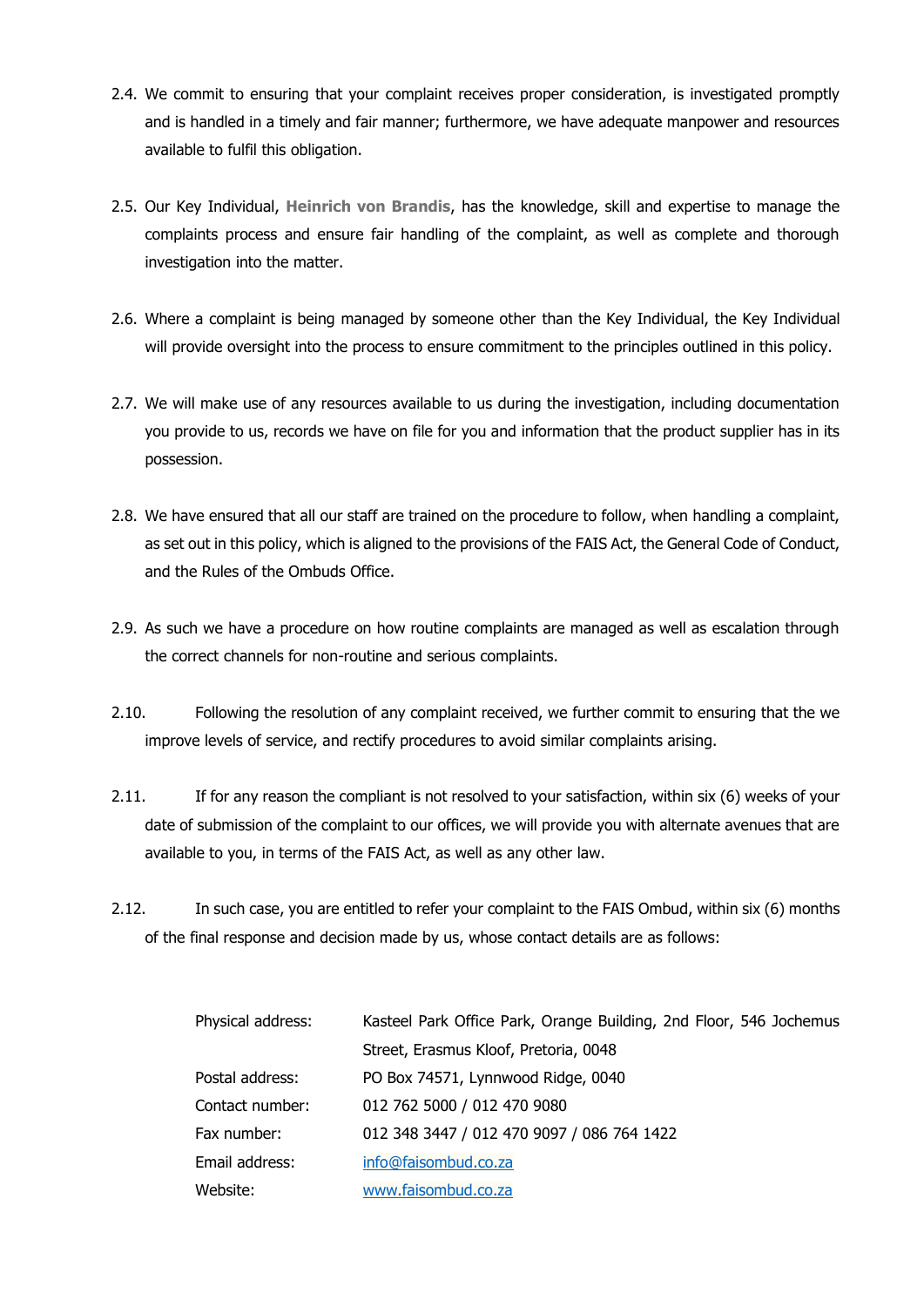- 2.13. Please note, the FAIS Ombud's office is not be considered those of a professional legal adviser, and are confined to investigate and determine on a matter in only as far as the FAIS Act and the Rules of the Ombud's Office allows.
- 2.14. As a client, you are entitled to use the FAIS Ombud's office, at no cost to you, or to engage professional legal services; however, you may not simultaneously engage both services.
- 2.15. You may refer any matter to the FAIS Ombud, where the monetary amount being disputed does not exceed R800 000-00, unless we have as the FSP has agreed in writing to the FAIS Ombud's office for the amount to be exceeded, or you have abandoned any amount in excess of R800 000-00.
- 2.16. Where you have made the decision to refer the matter to the FAIS Ombud, we ensure our full co-operation to the requirements of said Office for the disposal of the complaint within a reasonable time.
- 2.17. Where the complaint has been resolved to your satisfaction, we commit to ensuring that full and appropriate redress is made to you without delay.
- 2.18. A copy of this Complaints Policy Manual is available to any of our clients, and a copy can be emailed or posted to you, or you can view it at our offices.

## **3. CATEGORISTION OF COMPLAINTS**

We have categorised complaints into the following six (6) sectors. Based on the nature of the complaint, we will assess whether it is further defined as a routine, or a non-routine serious complaint; and accordingly manage the process for resolution.

- 3.1. Complaints relating to the design of a financial product, financial service or related service, including the fees, premiums or other charges related to that financial product or financial service;
- 3.2. Complaints relating to information provided to the client;
- 3.3. Complaints relating to advice provided to the client;
- 3.4. Complaints relating to the complaints handling process;
- 3.5. Complaints relating to insurance risk claims, including non-payment of claims; and
- 3.6. Other Complaints.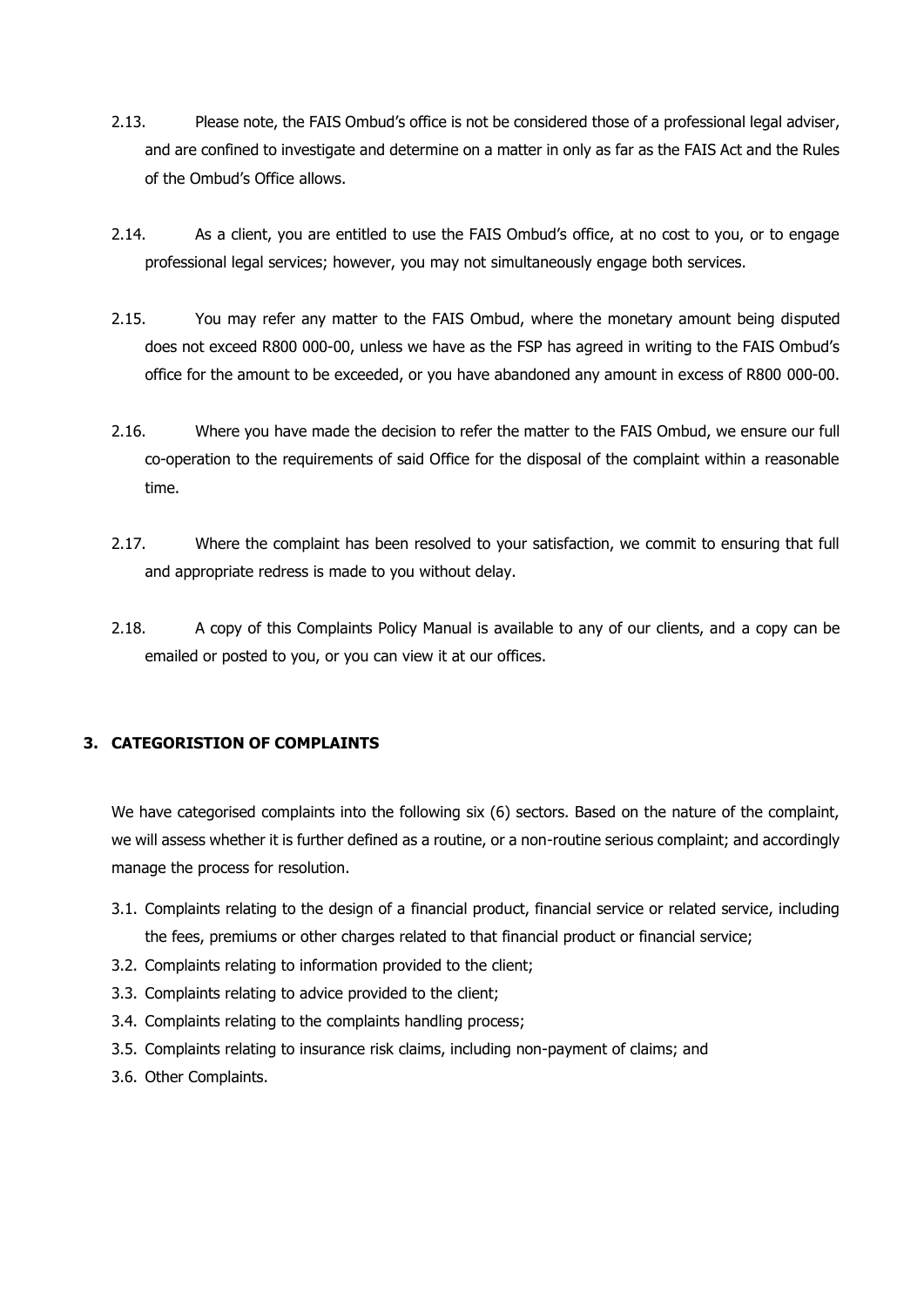### **4. COMPLAINTS HANDLING PROCEDURE**